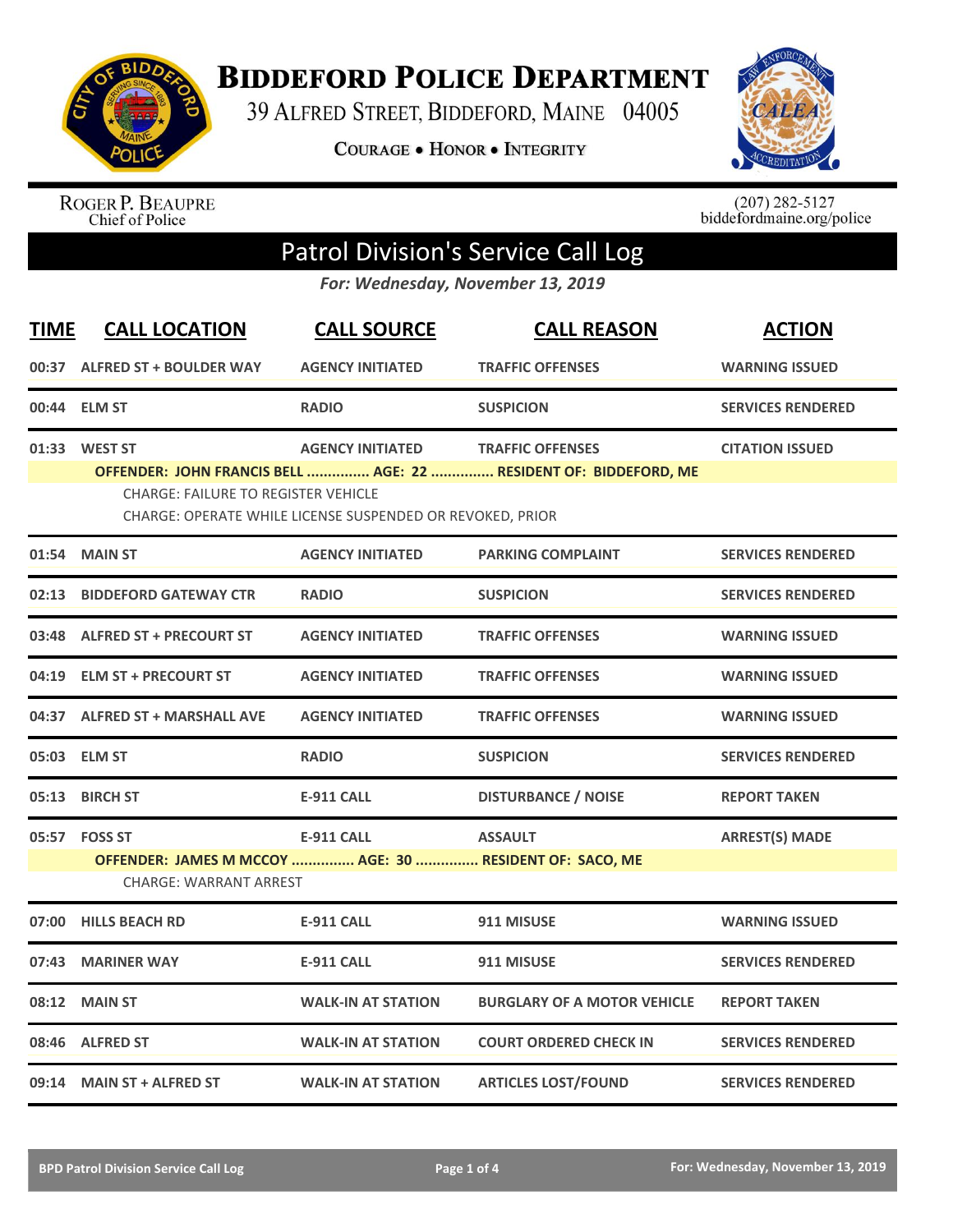| <b>TIME</b> | <b>CALL LOCATION</b>                                          | <b>CALL SOURCE</b>                  | <b>CALL REASON</b>                                                              | <b>ACTION</b>            |
|-------------|---------------------------------------------------------------|-------------------------------------|---------------------------------------------------------------------------------|--------------------------|
|             | 09:57 ELM ST                                                  | <b>NON-EMERGENCY CALL</b>           | <b>ARTICLES LOST/FOUND</b>                                                      | <b>SERVICES RENDERED</b> |
| 10:21       |                                                               | <b>AGENCY INITIATED</b>             | <b>TRAFFIC OFFENSES</b>                                                         | <b>VSAC ISSUED</b>       |
|             | 10:23 OCEAN VIEW DR                                           | <b>AGENCY INITIATED</b>             | <b>ANIMAL COMPLAINT</b>                                                         | <b>SERVICES RENDERED</b> |
|             | 10:49 PROSPECT ST + WEST ST                                   | <b>AGENCY INITIATED</b>             | <b>TRAFFIC OFFENSES</b>                                                         | <b>VSAC ISSUED</b>       |
|             | 10:55 WEST ST + PROSPECT ST                                   | <b>AGENCY INITIATED</b>             | <b>TRAFFIC OFFENSES</b>                                                         | <b>VSAC ISSUED</b>       |
|             | 11:03 ALFRED ST + RAY ST                                      | <b>AGENCY INITIATED</b>             | <b>TRAFFIC OFFENSES</b>                                                         | <b>VSAC ISSUED</b>       |
|             | 11:06 MARINER WAY                                             | <b>E-911 CALL</b>                   | 911 MISUSE                                                                      | <b>SERVICES RENDERED</b> |
|             | 11:09 WEST ST + WENDELL AVE                                   | <b>AGENCY INITIATED</b>             | <b>TRAFFIC OFFENSES</b>                                                         | <b>VSAC ISSUED</b>       |
|             | 11:16 ALFRED ST                                               | <b>AGENCY INITIATED</b>             | <b>TRAFFIC OFFENSES</b>                                                         | <b>VSAC ISSUED</b>       |
|             | 11:25 ALFRED ST                                               | <b>AGENCY INITIATED</b>             | <b>TRAFFIC OFFENSES</b>                                                         | <b>VSAC ISSUED</b>       |
|             | 11:37 BIRCH ST                                                | <b>AGENCY INITIATED</b>             | <b>ANIMAL COMPLAINT</b>                                                         | <b>SERVICES RENDERED</b> |
|             | 11:44 ALFRED ST + EDWARDS AVE                                 | <b>AGENCY INITIATED</b>             | <b>TRAFFIC OFFENSES</b>                                                         | <b>VSAC ISSUED</b>       |
|             | 11:50 ALFRED ST + DENTAL AVE                                  | <b>AGENCY INITIATED</b>             | <b>TRAFFIC OFFENSES</b>                                                         | <b>VSAC ISSUED</b>       |
|             | 12:00 ALFRED ST + MAY ST                                      | <b>AGENCY INITIATED</b>             | <b>TRAFFIC OFFENSES</b>                                                         | <b>VSAC ISSUED</b>       |
|             | 12:07 ALFRED ST                                               | <b>AGENCY INITIATED</b>             | <b>TRAFFIC OFFENSES</b>                                                         | <b>VSAC ISSUED</b>       |
|             | 12:15 ALFRED ST + MAY ST                                      | <b>AGENCY INITIATED</b>             | <b>TRAFFIC OFFENSES</b>                                                         | <b>VSAC ISSUED</b>       |
|             | <b>12:20 RAY ST</b>                                           | NON-EMERGENCY CALL ANIMAL COMPLAINT |                                                                                 | <b>SERVICES RENDERED</b> |
|             | 12:37 WEST ST                                                 | <b>AGENCY INITIATED</b>             | <b>TRAFFIC OFFENSES</b>                                                         | <b>VSAC ISSUED</b>       |
|             | 12:41 WESTERN AVE                                             | <b>AGENCY INITIATED</b>             | <b>DOMESTIC COMPLAINTS</b>                                                      | <b>REPORT TAKEN</b>      |
|             | 12:45 ALFRED ST + PORTER ST                                   | <b>AGENCY INITIATED</b>             | <b>TRAFFIC OFFENSES</b>                                                         | <b>VSAC ISSUED</b>       |
|             | 12:53 WEST ST + GERTRUDE AVE                                  | <b>AGENCY INITIATED</b>             | <b>TRAFFIC OFFENSES</b>                                                         | <b>VSAC ISSUED</b>       |
|             | 12:57 MAPLEWOOD AVE<br>CHARGE: SALE/USE OF DRUG PARAPHERNALIA | <b>AGENCY INITIATED</b>             | <b>DRUG</b><br>OFFENDER: JASMINE FROEHLICH  AGE: 18  RESIDENT OF: BIDDEFORD, ME | <b>CITATION ISSUED</b>   |
|             | 13:06 WEST ST + FOREST ST                                     | <b>AGENCY INITIATED</b>             | <b>TRAFFIC OFFENSES</b>                                                         | <b>VSAC ISSUED</b>       |
|             | 13:13 ALFRED ST + RAY ST                                      | <b>AGENCY INITIATED</b>             | <b>TRAFFIC OFFENSES</b>                                                         | <b>VSAC ISSUED</b>       |
|             | 13:24 ELM ST                                                  | <b>AGENCY INITIATED</b>             | <b>TRAFFIC OFFENSES</b>                                                         | <b>VSAC ISSUED</b>       |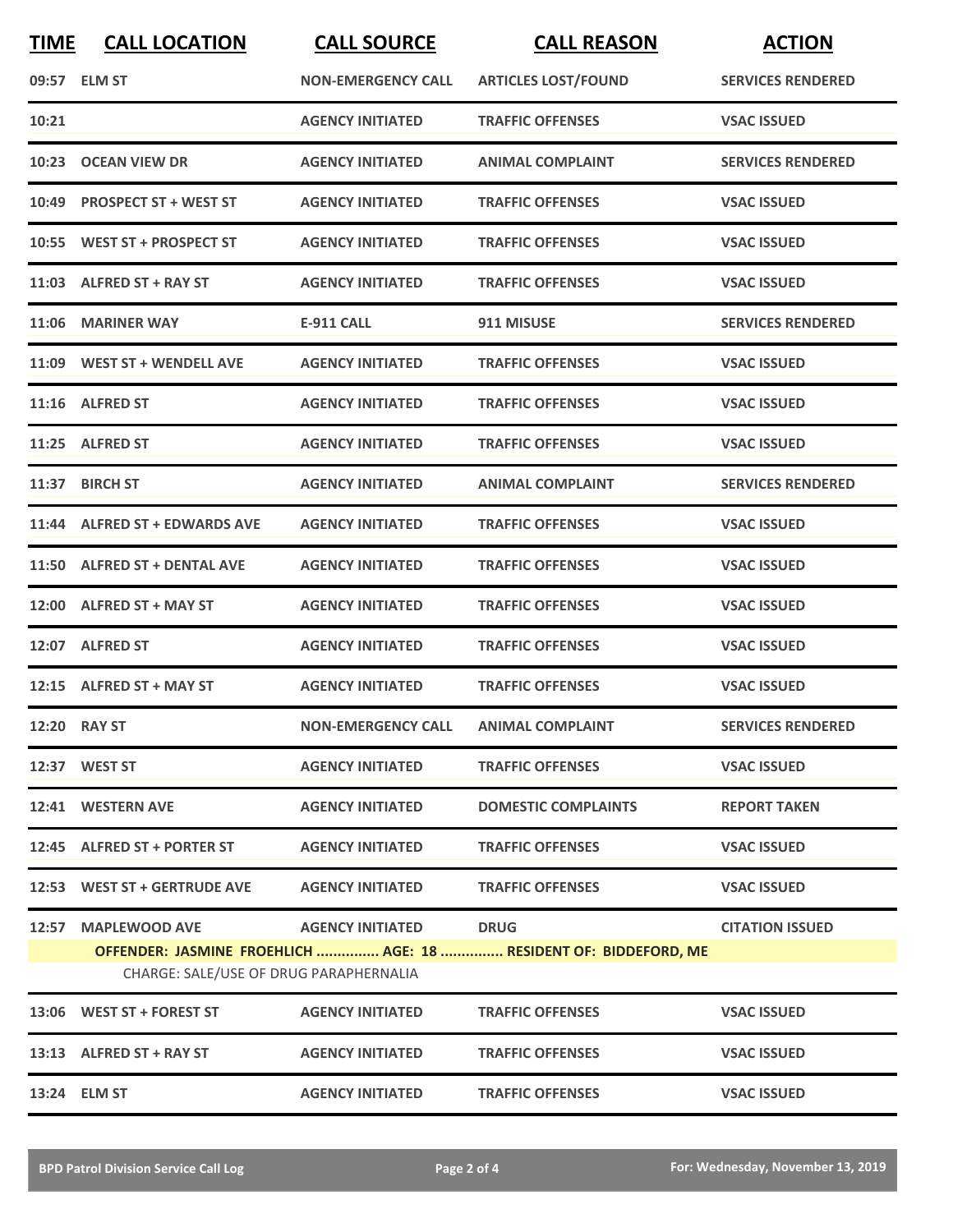| <b>TIME</b> | <b>CALL LOCATION</b>                                                                                       | <b>CALL SOURCE</b>                                                                                                                                          | <b>CALL REASON</b>                                                                                    | <b>ACTION</b>                |
|-------------|------------------------------------------------------------------------------------------------------------|-------------------------------------------------------------------------------------------------------------------------------------------------------------|-------------------------------------------------------------------------------------------------------|------------------------------|
| 13:30       | <b>POOL ST + DECARY RD</b>                                                                                 | <b>AGENCY INITIATED</b>                                                                                                                                     | <b>DISABLED VEHICLE</b>                                                                               | <b>SERVICES RENDERED</b>     |
| 13:48       | <b>BIDDEFORD GATEWAY CTR</b>                                                                               | <b>NON-EMERGENCY CALL</b>                                                                                                                                   | <b>SHOPLIFTING</b>                                                                                    | <b>ARREST(S) MADE</b>        |
|             | OFFENDER: HARLEY HERMAN  AGE: 26  RESIDENT OF: WELLS, ME                                                   | <b>CHARGE: THEFT BY UNAUTHORIZED TAKING OR TRANSFER</b><br>CHARGE: UNLAWFUL POSSESSION OF SCHEDULED DRUG<br>CHARGE: UNLAWFUL TRAFFICKING IN SCHEDULED DRUGS |                                                                                                       |                              |
|             | 13:57 ALFRED ST                                                                                            | <b>NON-EMERGENCY CALL</b>                                                                                                                                   | <b>ARTICLES LOST/FOUND</b>                                                                            | <b>SERVICES RENDERED</b>     |
|             | <b>14:16 MAIN ST</b>                                                                                       | <b>RADIO</b>                                                                                                                                                | <b>CODES ENFORCEMENT</b>                                                                              | <b>SERVICES RENDERED</b>     |
| 14:20       | <b>MAIN ST</b>                                                                                             | <b>NON-EMERGENCY CALL</b>                                                                                                                                   | <b>ANIMAL COMPLAINT</b>                                                                               | <b>GONE ON ARRIVAL</b>       |
| 15:20       | <b>ALFRED ST</b>                                                                                           | <b>WALK-IN AT STATION</b>                                                                                                                                   | <b>PAPERWORK</b>                                                                                      | <b>SERVICES RENDERED</b>     |
|             | 16:15 MIDDLE ST                                                                                            | <b>NON-EMERGENCY CALL</b>                                                                                                                                   | <b>VIOL PROTECTION FROM ABUSE</b>                                                                     | <b>NO VIOLATION</b>          |
|             | 16:15 POOL ST                                                                                              | <b>NON-EMERGENCY CALL</b>                                                                                                                                   | <b>CODES ENFORCEMENT</b>                                                                              | <b>REFERRED OTHER AGENCY</b> |
|             | 16:21 ST MARYS ST                                                                                          | <b>NON-EMERGENCY CALL</b>                                                                                                                                   | <b>VIOL PROTECTION FROM ABUSE</b>                                                                     | <b>SERVICES RENDERED</b>     |
| 16:25       | <b>HILLS BEACH RD</b>                                                                                      | <b>E-911 CALL</b>                                                                                                                                           | 911 MISUSE                                                                                            | <b>SERVICES RENDERED</b>     |
|             | 16:32 MAIN ST                                                                                              | <b>E-911 CALL</b>                                                                                                                                           | 911 MISUSE                                                                                            | <b>NEGATIVE CONTACT</b>      |
| 16:48       | <b>ALFRED ST</b>                                                                                           | <b>NON-EMERGENCY CALL</b>                                                                                                                                   | <b>COURT ORDERED CHECK IN</b>                                                                         | <b>CALL TRANSFERRED</b>      |
|             | 17:01 POOL ST + MEETINGHOUSE RD                                                                            | <b>AGENCY INITIATED</b>                                                                                                                                     | <b>TRAFFIC OFFENSES</b>                                                                               | <b>WARNING ISSUED</b>        |
|             | 17:11 POOL ST + NEWTOWN RD                                                                                 | <b>AGENCY INITIATED</b>                                                                                                                                     | <b>TRAFFIC OFFENSES</b>                                                                               | <b>WARNING ISSUED</b>        |
|             | 17:17 POOL ST + MEETINGHOUSE RD                                                                            | <b>AGENCY INITIATED</b>                                                                                                                                     | <b>TRAFFIC OFFENSES</b>                                                                               | <b>WARNING ISSUED</b>        |
|             | 17:17 MAIN ST                                                                                              | <b>NON-EMERGENCY CALL</b>                                                                                                                                   | <b>ANIMAL COMPLAINT</b>                                                                               | <b>NEGATIVE CONTACT</b>      |
|             | 17:26 ELM ST                                                                                               | <b>AGENCY INITIATED</b>                                                                                                                                     | <b>TRAFFIC OFFENSES</b>                                                                               | <b>WARNING ISSUED</b>        |
|             | 17:34 ALFRED ST                                                                                            | <b>WALK-IN AT STATION</b>                                                                                                                                   | <b>COURT ORDERED CHECK IN</b>                                                                         | <b>NO VIOLATION</b>          |
|             | 17:40 POOL ST<br><b>CHARGE: DOMESTIC VIOLENCE ASSAULT</b><br><b>CHARGE: VIOLATING CONDITION OF RELEASE</b> | <b>NON-EMERGENCY CALL</b>                                                                                                                                   | <b>DOMESTIC COMPLAINTS</b><br>OFFENDER: OLIVIA NICOLE CUNNINGHAM  AGE: 19  RESIDENT OF: BIDDEFORD, ME | <b>ARREST(S) MADE</b>        |
|             | 18:03 POOL ST + DECARY RD                                                                                  | <b>AGENCY INITIATED</b>                                                                                                                                     | <b>TRAFFIC OFFENSES</b>                                                                               | <b>WARNING ISSUED</b>        |
|             | <b>18:09 WENTWORTH ST</b>                                                                                  | <b>NON-EMERGENCY CALL</b>                                                                                                                                   | <b>CHECK WELFARE</b>                                                                                  | <b>SERVICES RENDERED</b>     |
|             | 18:12 POOL ST + DECARY RD                                                                                  | <b>AGENCY INITIATED</b>                                                                                                                                     | <b>TRAFFIC OFFENSES</b>                                                                               | <b>WARNING ISSUED</b>        |